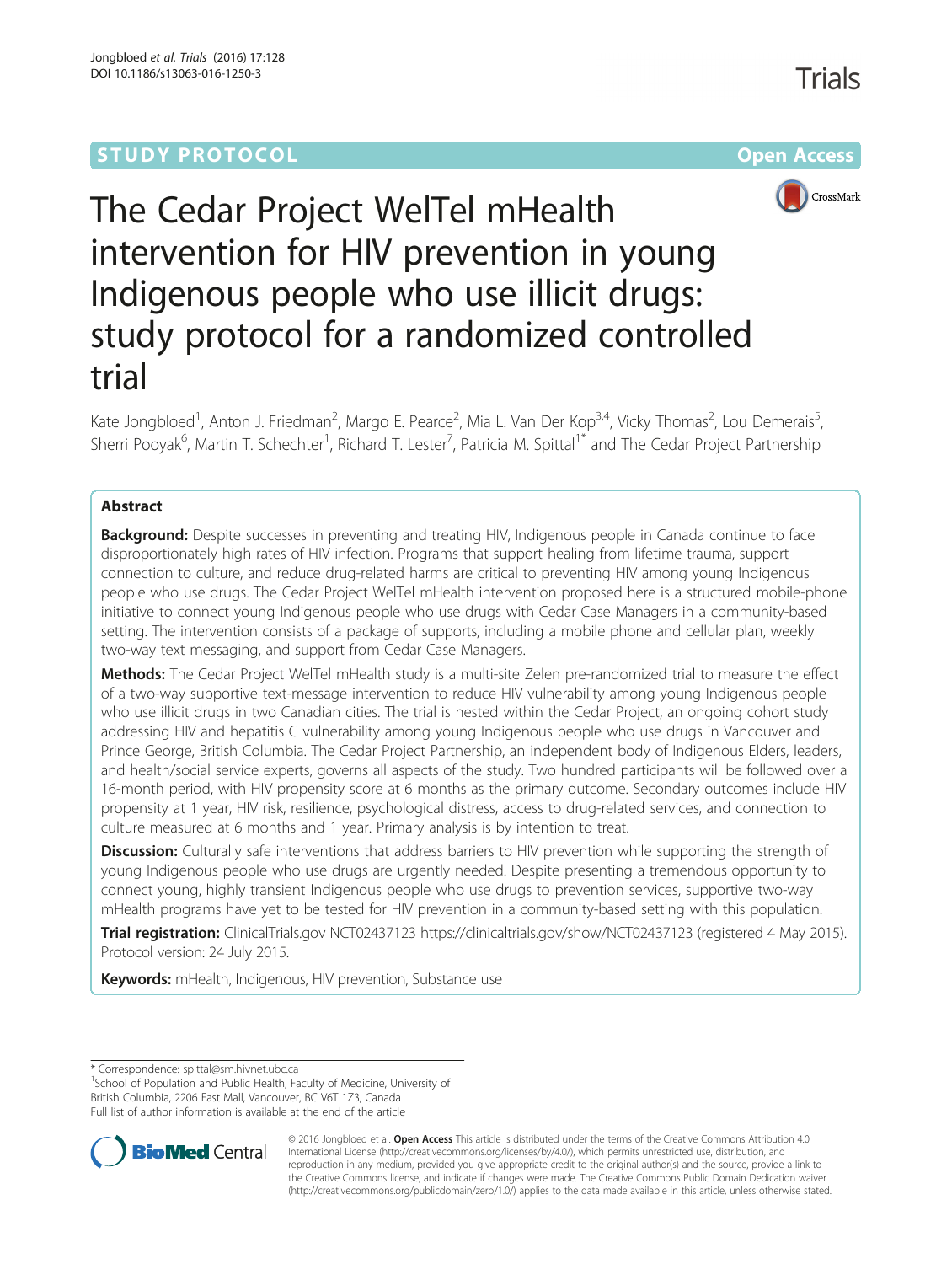# Background

Indigenous scholars suggest that understanding substance use and HIV vulnerability among young Indigenous people must begin with consideration of the ongoing impact of colonization and intergenerational trauma while also acknowledging strength and survival in the face of incredible hardships [[1](#page-10-0)–[5](#page-10-0)]. Indigenous scholars have described intergenerational trauma as a collective emotional and psychological "soul wound" that continues to affect the youngest generations of Indigenous people [\[6, 7\]](#page-10-0). In Canada, well over 150,000 Indigenous children were forcibly removed from their homes and placed in residential schools between 1883 and 1996 [[8](#page-10-0)]. The persistent devaluation of Indigenous cultural identity and widespread physical, sexual, and emotional abuse that occurred at residential schools has had far-reaching consequences for the health of Indigenous people [\[9](#page-10-0)]. Many Indigenous scholars and advocates argue that cultural oppression through the removal of children from their families and communities has continued through the child welfare system [[10](#page-10-0)]. In fact, estimates indicate that three times as many Indigenous children are currently in care of the state compared with during the peak of the residential school system in the 1940s [\[10\]](#page-10-0). In a study of young Indigenous people who use drugs in British Columbia (BC), 65 % had been removed from their biological parents and placed into care [[11\]](#page-10-0). Those who had been in care were 2.1 times more likely to have a parent who attended residential school and 2.6 times more likely to have been sexually abused. The residential school and child welfare systems in Canada disrupted ways of life that had sustained Indigenous families and communities over generations, and introduced cycles of multi-generational grief, trauma, and displacement [\[10\]](#page-10-0). Acknowledging the profound effect of intergenerational and lifetime trauma, and subsequent reliance on the powerful numbing effect of drugs, is critical to understanding HIV vulnerability among young Indigenous people who use drugs [[4, 7](#page-10-0), [12](#page-10-0)–[15\]](#page-10-0).

Indigenous leaders in Canada are justifiably concerned about alarming rates of HIV infection among their young people who continue to be vastly over-represented in the HIV epidemic [\[16\]](#page-10-0). Although Indigenous people comprise just 3.8 % of Canada's total population, Indigenous people in 2013 represented 16 % of positive HIV tests in the country [\[17\]](#page-10-0). Injection drug use remains the primary exposure among Indigenous people, accounting for 64 % of HIV infections, compared with 11 % among non-Indigenous people [[16](#page-10-0)]. In addition, one third of new infections were among young Indigenous people under 30 years of age, compared with only 20 % among young non-Indigenous people [[16](#page-10-0)]. There is a continuing crisis of HIV infection among young Indigenous people who use injection and non-injection drugs in BC; HIV prevalence reached 9 % overall and 17 % among those who inject drugs [\[12\]](#page-10-0). In addition, HIV incidence among young Indigenous people who use injection drugs in BC is estimated to be three times higher than among nonindigenous young people [\[18\]](#page-10-0).

Significant and multi-layered barriers to HIV prevention services, including health care, harm reduction, addiction treatment, and safer sex work environments, have been identified among young Indigenous people who use drugs [[2, 3](#page-10-0), [12](#page-10-0), [13\]](#page-10-0). Young Indigenous people who use drugs have described frequent encounters with systemic and interpersonal racism, stigma and judgement within harm reduction and health services [[1, 19](#page-10-0)–[23\]](#page-10-0). Furthermore, despite compelling evidence that harm reduction programs, including supervised drug consumption facilities [[24](#page-10-0)] and opioid substitution therapy [[25\]](#page-10-0), are effective at preventing HIV infection, studies indicate that young Indigenous people are failing to engage with these services [[12](#page-10-0), [18](#page-10-0), [26](#page-10-0), [27\]](#page-10-0). Finally, safety in sex work, as well as supports to leave sex work if desired, remains elusive in a country where young Indigenous women in sex work routinely face extreme violence and death in the course of their work [\[28, 29\]](#page-10-0).

Addressing barriers to HIV prevention among young Indigenous people who use drugs—while also acknowledging resilience despite adversity—is urgently required. In New Zealand, Maori nurses have emphasized the need for health care that is "culturally safe" in order to overcome power imbalances that shape interactions between health-care providers and Indigenous clients [\[30](#page-10-0)]. Culturally safe care simultaneously privileges Indigenous worldviews and acknowledges the impact of structural violence experienced by colonized peoples in health-care settings [[31\]](#page-10-0). Indigenous experts also recognize the importance of "culture as intervention" to support resilience and resistance to HIV infection as well as traumainformed counseling as a response to the harmful effects of historical and lifetime trauma [\[1](#page-10-0)]. Others have noted the critical role of interconnectedness with family and community to support health and healing among Indigenous individuals [[32\]](#page-10-0). Further research has highlighted the importance of non-medical, supplementary support for young Indigenous people in order to break through layers of marginalization experienced in their everyday lives [[33](#page-10-0)].

Mobile health (mHealth), the provision of health care via mobile phones, has been identified as potential tool to support young drug-using Indigenous people to overcome barriers to HIV prevention. Recent trials in sub-Saharan Africa have provided evidence that supportive text-message interventions can improve HIV treatment adherence and viral suppression among people living with HIV [[34](#page-10-0), [35\]](#page-10-0). Others have begun to investigate the impact of mHealth for HIV care and treatment among people living with HIV who use drugs [[36](#page-10-0)–[38](#page-10-0)]. However,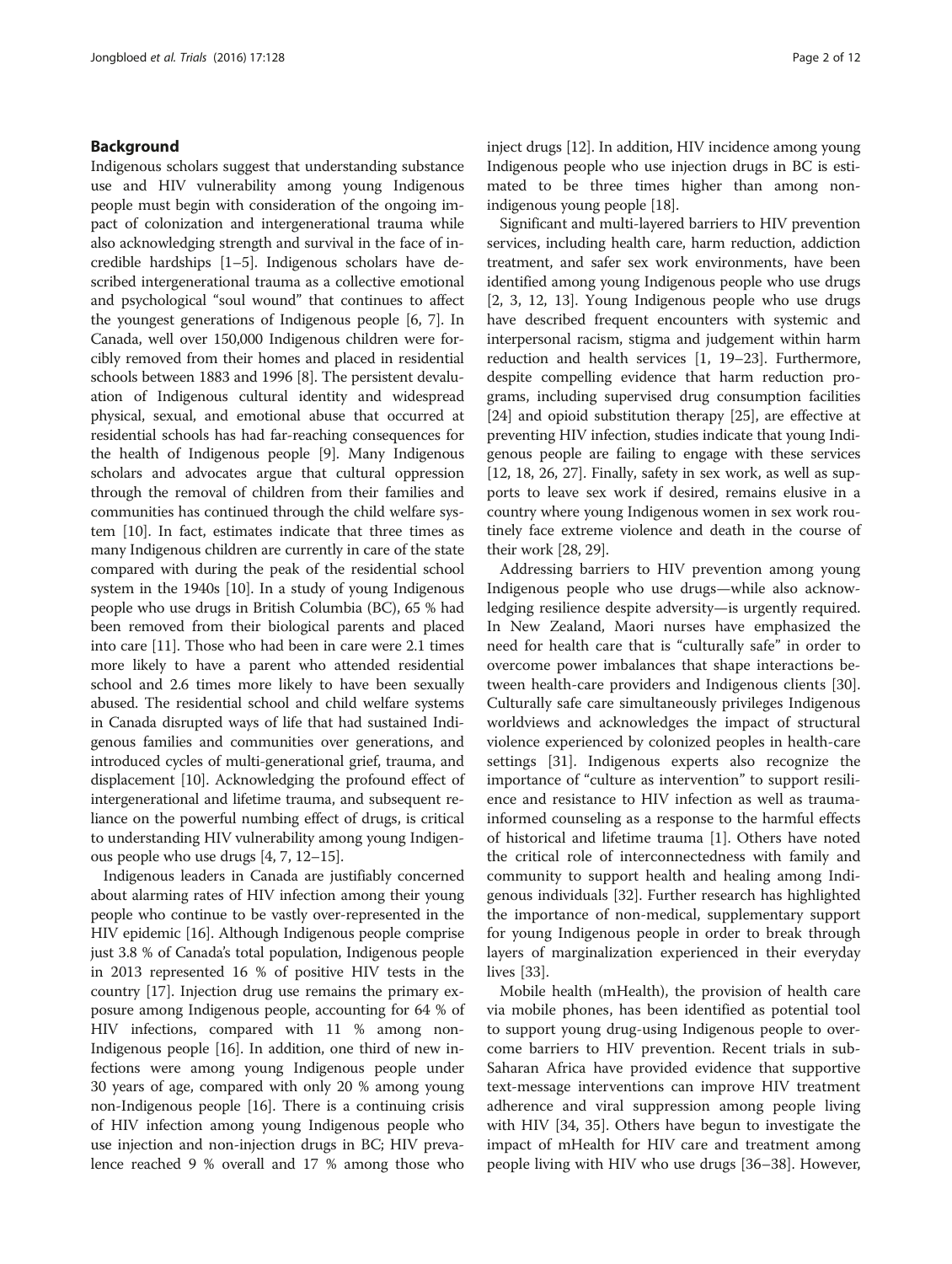much of the existing evidence on mHealth interventions for HIV prevention has focused on improving HIV knowledge by delivering HIV prevention messages to diverse at-risk groups [[39\]](#page-10-0). To our knowledge, no studies have investigated the potential for a two-way supportive text-message program to reach out to young drug-using Indigenous people to reduce vulnerability to HIV infection.

This protocol outlines a multi-site Zelen pre-randomized trial to measure the effect of a culturally safe, two-way supportive text-message intervention to reduce HIV vulnerability among young Indigenous people who use illicit drugs. This work will build on findings from recent studies implementing mHealth interventions in HIV clinics in Nairobi, Kenya and Vancouver, Canada [\[34](#page-10-0), [40](#page-11-0)]. Outcomes include HIV propensity score, HIV risk, resilience, psychological distress, access to drug-related services, and connection to culture. We hypothesize that the Cedar Project WelTel mHealth intervention will result in improved uptake and access to HIV prevention services, including health-care, harm reduction and addictions services, cultural supports, housing, and counseling. We believe that, together with the supportive element that "someone cares" enough to check in each week, improved access to services will help strengthen participants' resilience and reduce vulnerability to HIV infection.

#### Methods and design

#### Study design

The Cedar Project WelTel mHealth study is a two-site, two-arm, parallel group, open, stratified Zelen prerandomized controlled trial to measure the effect of a culturally safe, two-way supportive text-message intervention to reduce HIV vulnerability among young Indigenous people who use illicit drugs in a community-based setting (ClinicalTrials.gov identifier NCT02437123). Participants will be pre-randomized to two groups—either the mHealth intervention or standard care—at a 1:1 allocation ratio.

#### Study setting

This trial is a sub-study nested within the Cedar Project, a cohort study of young Indigenous people who use injection and non-injection drugs and reside in Vancouver and Prince George, BC, Canada. Initial recruitment into the Cedar Project occurred between 2003 and 2007 and was re-opened in 2011. To date, 738 participants have enrolled in the main Cedar Project cohort in Vancouver and Prince George. Eligibility criteria included being between the ages of 14 to 30 at enrollment, provision of informed consent, self identification as having Indigenous ancestry, and smoking or injecting drugs—including crystal methamphetamine, opiates, crack or cocaine—at enrollment. Cedar Project participants complete an enrollment visit as well as follow-up visits every 6 months.

At each study visit, participants complete detailed questionnaires eliciting demographic, behavioural and health information, administered by trained Indigenous interviewers. Participants also provide a venous blood sample for HIV and hepatitis C virus antibody testing. In gratitude for participants' time, honoraria are provided at each follow-up visit. The Cedar Project has been approved by the University of British Columbia Providence Health Care Research Ethics Board (H02-50304).

The Cedar Project study storefront research offices are located in Vancouver's downtown eastside and in the downtown core of Prince George. Vancouver is a large city in southern BC and is located on the traditional territory of the Coast Salish peoples. Prince George is a forestry and mining town in the province's northern interior, located on the traditional territory of the Lheidli T'enneh people. Cedar Project participants represent many of the diverse First Nations, Inuit and Métis communities across Canada and are often living far away from their home communities. Participants are highly transient, moving frequently between cities and reserves, making continuity of care a tremendous challenge [\[41\]](#page-11-0). Indigenous interviewers and nurses support both sites and are encouraged to provide referrals to cultural supports, health care, substance use services, food programs, housing, and counseling for participants who seek them.

#### The Cedar Project Partnership model

Since its inception, the Cedar Project has been community-driven, interdisciplinary research that responds to the continuing crisis of HIV infection and contributes to the health and healing of young Indigenous people who use drugs. The Cedar Project Partnership, an independent body of Indigenous Elders, health and social service experts, researchers, and elected leaders, governs the entire research process. The Cedar Project Partnership recognizes that conducting culturally safe research with young, vulnerable Indigenous people requires creating safe spaces where their identities, voices and stories are heard and respected [\[30](#page-10-0)]. A critical component of the Cedar Project is to ensure that our site offices are safe, welcoming settings without judgement of drug use, where police are not allowed, and cultural identity is honoured. Part of building cultural safety into the Cedar Project includes supporting access to traditional foods and ceremonies, such as through annual feasts, memorials, and a recent Learning Potlatch to honour our partners and participants held in Prince George. Overall, our paradigm is to acknowledge grief and historical trauma while building on young Indigenous peoples' strengths.

#### Participants

A stratified random sample of participants in the Cedar Project cohort will be selected for participation in the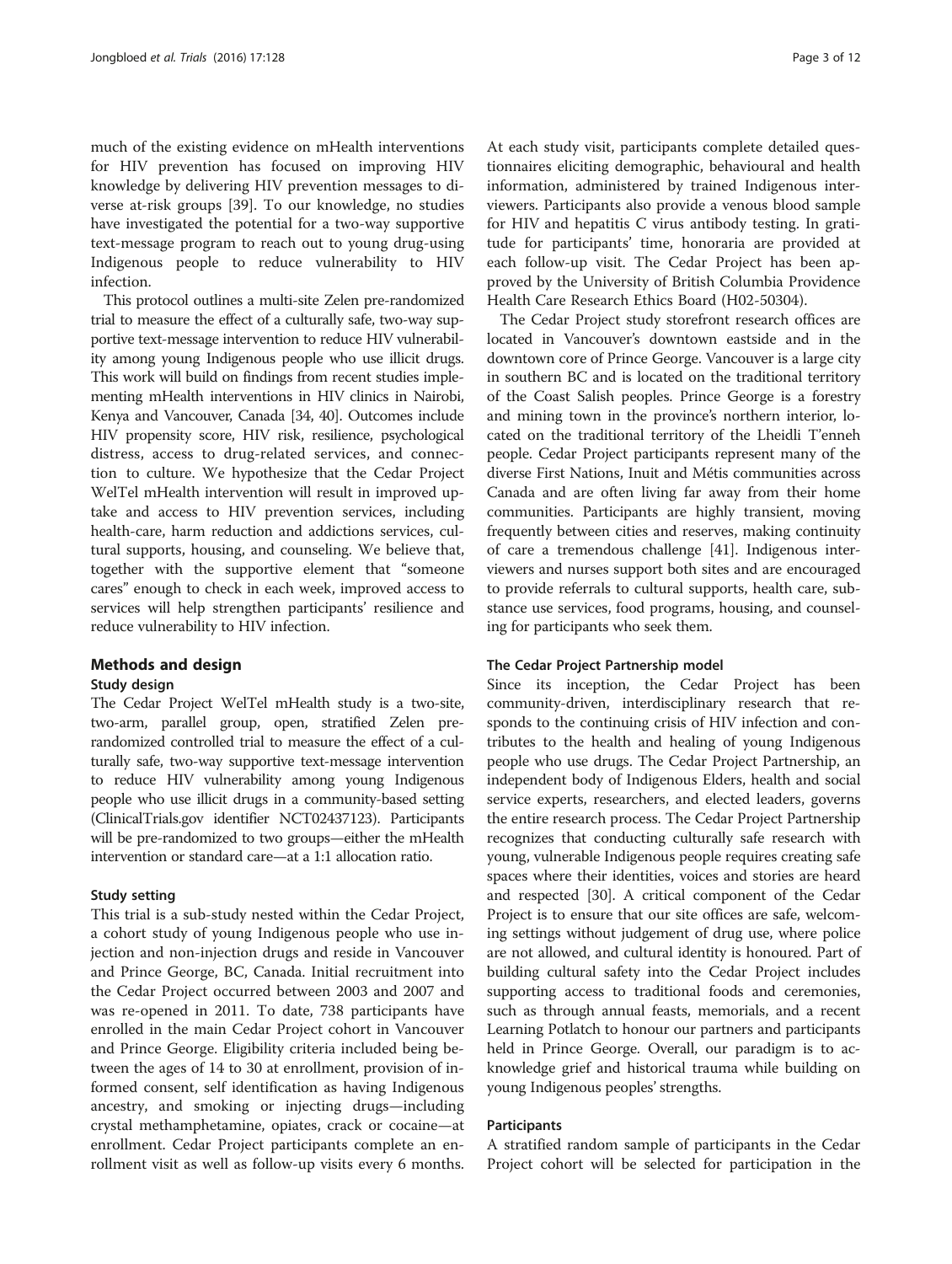Cedar Project WelTel mHealth study (Fig. 1). A sampling frame of eligible Cedar Project participants will be created on the basis of the following eligibility criteria:

- (1) Currently enrolled in the Cedar Project
- (2) Completed main Cedar Project baseline questionnaire and attended at least one follow-up visit since 2009
- (3) Had not tested positive for HIV
- (4) Joined study in Vancouver or Prince George

(5) Alive at initiation of the Cedar Project WelTel mHealth study.

Participants who do not meet the eligibility criteria or who decline to participate will be excluded. Stratified randomization in a 1:1 ratio will be used to ensure a balance of key factors, including study site (Prince George and Vancouver) and reporting injection drug use at the last visit (yes versus no). Sampled participants will be randomly assigned to receive the intervention or be

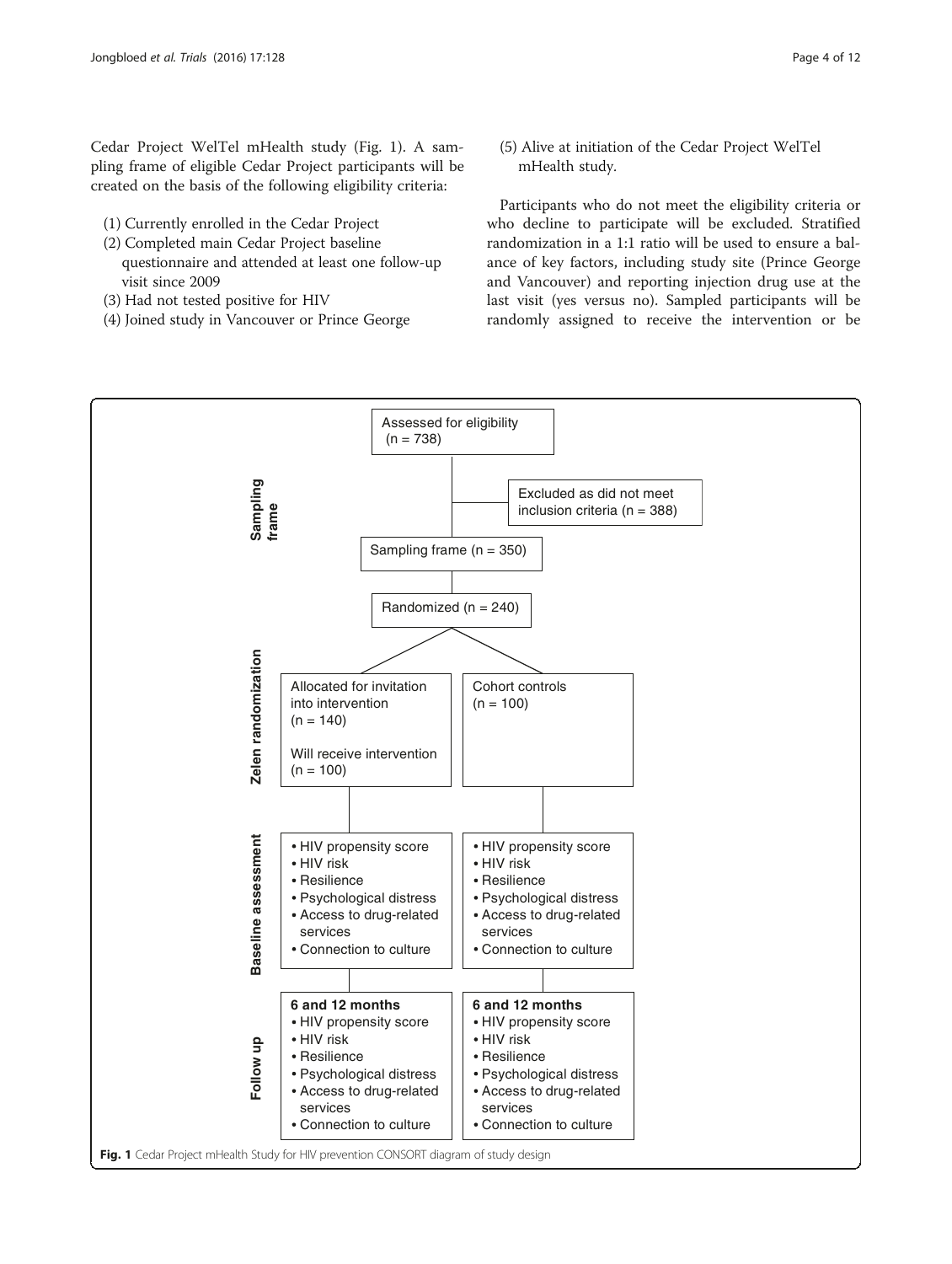included in the comparison group through computergenerated codes developed by a statistician at the Centre for Evaluation and Outcome Sciences at St. Paul's Hospital. A list of participants to be invited into the intervention arm will be distributed to each study site. Informed consent will be sought from each participant invited to receive the intervention who agreed to participate. Those assigned to the comparison group will continue in the usual Cedar Project cohort study under its existing informed consent with no change whatsoever to their participation in the overall study. Target enrollment is set at 200 participants.

#### Intervention group

To ensure that we reach our target sample, initial randomization will be slightly unbalanced to accommodate refusals to participate or difficulty locating participants. A total of 140 participants (70 from each site) will be randomly allocated to receive the invitation to participate in the intervention arm of the mHealth study. This will allow for an estimated 20 participants per site who cannot be reached or who decline to participate. Cedar staff will invite and enroll participants from this list to join the study until enrollment reaches 50 at each study site. Three attempts will be made to invite participants in the intervention arm into the study, including during regular visits to the research offices, phone, email, word of mouth, and street outreach.

#### Comparison group

One hundred Cedar Project participants who meet the eligibility criteria will be allocated to serve as the cohort comparison group, stratified on the same variables used to select the intervention group. Participants randomly assigned to the control group will continue as Cedar Project participants under usual circumstances. This group of cohort controls will not be required to provide any additional data to the study beyond that which they provide in semi-annual follow-up interviews as participants in the main Cedar Project study.

#### The intervention

The Cedar Project WelTel mHealth intervention being evaluated is a structured mobile-phone initiative to connect young Indigenous people who use drugs with Cedar Case Managers in a community-based setting. The intervention consists of a package of supports, including a mobile phone and cellular plan, weekly two-way text messaging, and support from Cedar Case Managers. The intervention will be implemented over a 16-month period, and all participants will receive the intervention for a minimum of 6 months.

Cedar Case Managers include Indigenous and non-Indigenous nurses and Cedar Project staff members who have extensive frontline outreach experience with young Indigenous people who use drugs in Prince George and Vancouver. Cedar Case Managers follow a "culturally safe" approach that acknowledges both trauma and strengths and includes an explicit focus on the critical roles of cultural assets and safe relationships with care providers in HIV risk reduction [[31](#page-10-0)].

Participants allocated to receive the intervention will be provided with a cellular phone at the start of the study. Each phone is pre-programmed with several phone numbers for emergency and health-related services relevant to the study site. During the study period, participants will receive a monthly cellular plan that includes unlimited calling and texting within Canada, but no data. We made an explicit decision to include longdistance calling and texting to provide the opportunity for participants to connect with family and loved ones living in home communities and elsewhere in Canada. If phones are lost or stolen, participants will be eligible to receive one replacement. If two phones are lost, the participant may bring their own sim card-enabled cellular handset to use with the study monthly cellular plan.

The supportive text-message component of the study is based on the intervention tested in the WelTel Kenya1 trial (Fig. 2) [[34](#page-10-0)]. Each Monday at noon, a text message saying, "How's it going?" is automatically sent to intervention arm participants through the WelTel mHealth software platform. Cedar Case Managers will login within 24 to 48 hours to triage the incoming text messages. They will respond to all participants and follow up with participants who replied with a specific problem or need. On Wednesday, participants who have not replied will receive an additional text saying, "Haven't heard from you, are you OK?" On Thursday or Friday, staff will attempt to call all remaining participants who have not

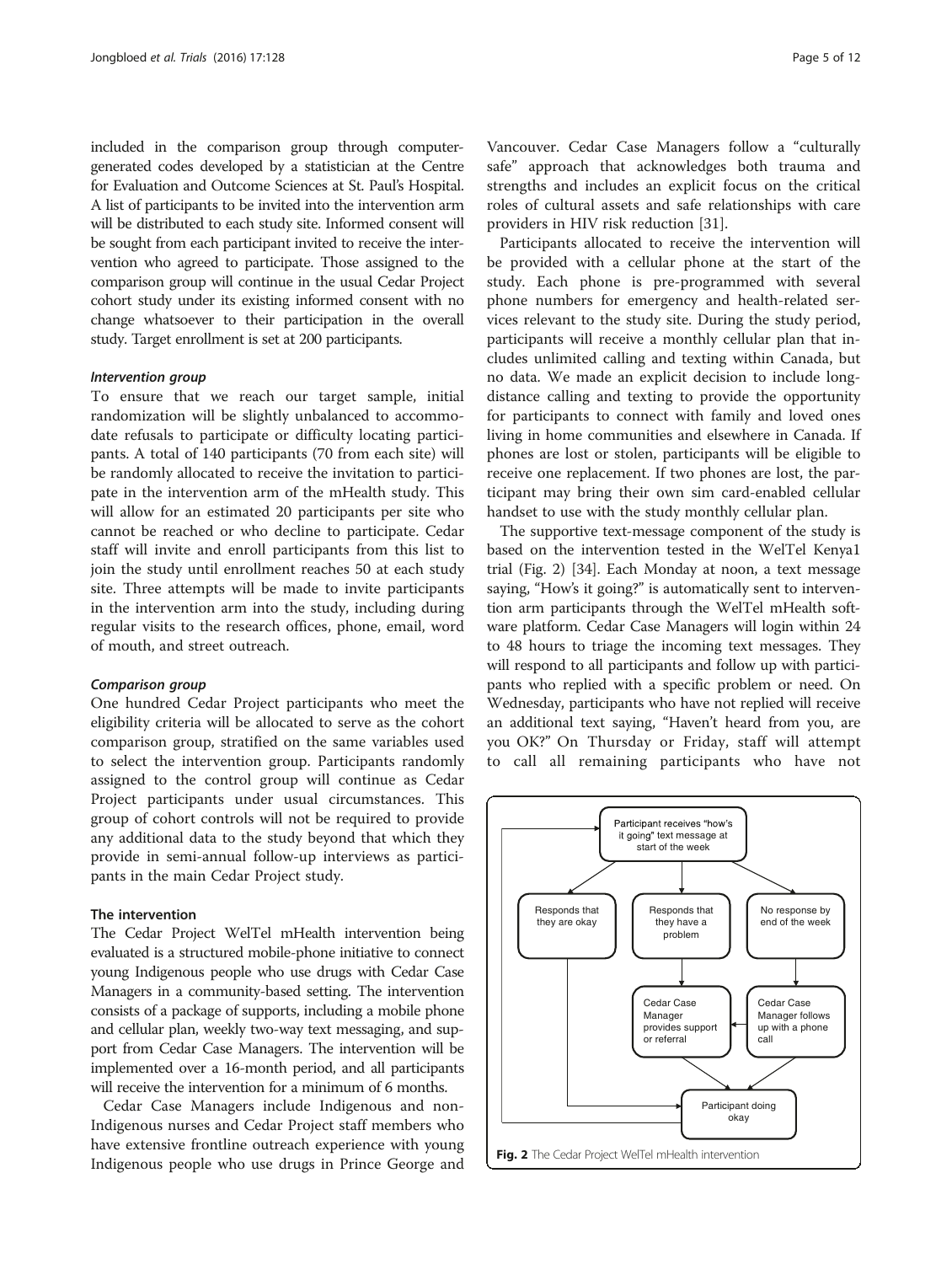responded by text message. Throughout, study staff will keep a log of all responses and actions taken through the WelTel platform.

# Blinding

We recognize that blinding in a trial such as ours is challenging. Care providers (Cedar Case Managers) and intervention arm participants cannot be blinded, as the mHealth intervention requires overt participation and an "invite list" is provided upfront. However, participants in both the intervention and control groups will be blinded to specific study hypotheses. Primary and secondary outcomes will be drawn from routine data collection that occurs as part of participation in the overall cohort; it is unlikely that participants will identify the specific questions used to generate outcomes from our extensive questionnaires. The data analyst will also be blinded to group allocation.

# **Objectives**

The study's primary objective is to test whether the Cedar Project mHealth intervention reduces vulnerability to HIV among young Indigenous people who use drugs, measured by using an HIV propensity score described below. Our secondary objectives are to test the specific ways the mHealth intervention may reduce vulnerability to HIV by exploring HIV risk behaviours, resilience, psychological distress, access to drug-related services, and connection to culture among participants over the course of the study.

We hypothesize that participants receiving the intervention will seek help from Cedar Case Managers to navigate barriers to drug-related services, housing, cultural supports, and health care. Also, we hypothesize that participants will use the phones as tools to connect with other supports and sources of strength in their lives, including family, work, culture, and services. Thus, we hypothesize that the intervention will help young people to work towards goals related to their own health and well-being, supporting them to reduce HIV risk.

# Outcome measures

# Primary outcomes

The primary outcome (Table [1\)](#page-6-0) is HIV risk, measured by an HIV propensity score assessed at the 6-month time point. Previous analyses of Cedar Project data with respect to HIV infection have identified several factors as associated with HIV infection, including recent injection drug use, high-frequency drug use, needle sharing, and participation in sex work [\[12](#page-10-0)]. Logistic regression of risk factors for prevalent HIV infection at study recruitment will provide coefficients to combine these four risk variables into a single primary outcome measuring propensity for HIV infection. Mean change in HIV propensity score from baseline to 6 months will be used to determine the impact of the intervention on HIV vulnerability.

#### Secondary outcomes

The potential benefits of the supportive mHealth intervention are broad. As a result, multiple secondary outcomes are of interest. These were selected through consultation with academic and community partners and are part of routine Cedar Project data collection. They fall under five categories: HIV risk, resilience, psychological distress, access to drug-related services, and connection to culture. For all secondary outcomes, the effect of the mHealth intervention will be measured as change in the outcome from baseline to 6 months. Participants with sufficient follow-up time will contribute to analyses of all outcomes at the 1-year time point to determine longer-term effects of the intervention.

HIV propensity (12 months) Participants who received the intervention for a sufficient length of time will contribute to a secondary analysis of change in HIV propensity at 1 year to determine longer-term effects of the Cedar Project WelTel mHealth intervention. The HIV propensity variable will be generated by using the same approach used for the primary outcome.

HIV vulnerability Although the effect of the intervention on HIV risk will be assessed in the primary analysis, we will also analyze the effect of the intervention on specific behaviours. Several self-reported binary measures will be used to determine the effect of the intervention on HIV vulnerability in the previous 6-month period, including injection drug use in the past 6 months, high-frequency (daily or more) drug use, needle sharing, and participation in sex work. These measures will be ascertained from Cedar Project questionnaires collected every 6 months as part of the main Cedar Project cohort. HIV vulnerability will be assessed at baseline, 6 months, and 1 year.

Resilience Resilience, or the ability to cope with adversity, will be characterized by using the Connor-Davidson Resilience Scale (CD-RISC). The creators of the scale broadly define resilience as "personal qualities that enable one to thrive in the face of adversity" [[42\]](#page-11-0). The CD-RISC scale measures resilience via 25 items on a fivepoint scale with scores ranging between 0 and 100, with higher scores indicating greater resilience. Resilience will be assessed at baseline, 6 months, and 1 year.

Psychological distress The Symptom Checklist-90-R (SCL-90-R) is a 90-item self-reported symptom inventory that measures the severity of nine dimensions of psychological distress in the past 3 months scored on a five-point Likert scale (from 'not at all' to 'extremely'). Participants'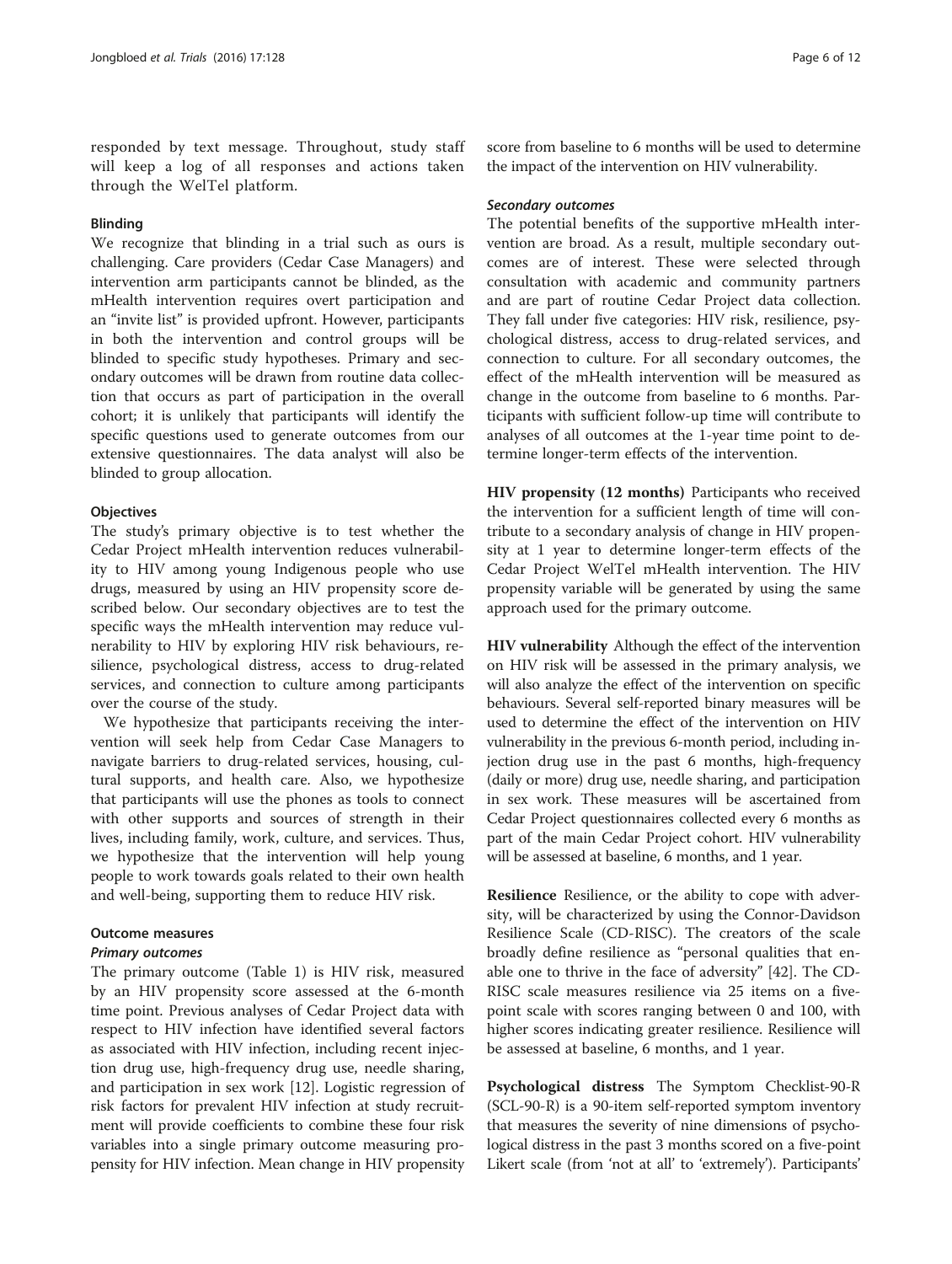<span id="page-6-0"></span>Table 1 Outcome measures

| Outcome measure                     | Specific variable                             | Analysis metric                                                  | Hypothesis<br>(intervention > control) | Type              | Analysis   |
|-------------------------------------|-----------------------------------------------|------------------------------------------------------------------|----------------------------------------|-------------------|------------|
| Primary                             |                                               |                                                                  |                                        |                   |            |
| HIV propensity<br>(6 months)        | HIV propensity score                          | Mean change - HIV propensity score                               | Decrease in HIV risk                   | Continuous T test |            |
| Secondary                           |                                               |                                                                  |                                        |                   |            |
| HIV propensity<br>(12 months)       | HIV propensity score                          | Mean change - HIV propensity score                               | Decrease in HIV risk                   | Continuous T test |            |
| HIV vulnerability                   | Injection drug use                            | Mean change - proportion injection                               | Decrease in injection                  | Binary            | $x^2$ test |
|                                     | High-frequency injection                      | Mean change - proportion frequent<br>injection                   | Decrease in injection<br>frequency     | Binary            | $x^2$ test |
|                                     | Needle sharing                                | Mean change - proportion needle sharing                          | Decrease in needle<br>sharing          | Binary            | $x^2$ test |
|                                     | Participation in sex work                     | Mean change - proportion sex work                                | Decrease in sex work                   | Binary            | $x^2$ test |
| Resilience                          | Connor-Davidson Resilience<br>Scale (CD-RISC) | Mean change - CD-RISC score                                      | Increase in resilience                 | Continuous T test |            |
| Psychological distress              | Symptom Checklist-90-R<br>(SCL-90-R)          | Mean change - SCL-90-R score                                     | Decrease in<br>psychological distress  | Continuous T test |            |
| Access to drug-<br>related services | Opioid substitution therapy<br>(OST)          | Mean change - proportion accessed OST                            | Increase in access OST                 | Binary            | $x^2$ test |
|                                     | Needle exchange (NX)                          | Mean change - proportion attended NX                             | Increase in access NX                  | Binary            | $x^2$ test |
|                                     | Safe injection facility (SIF)                 | Mean change - proportion visited SIF                             | Increase in access SIF                 | Binary            | $x^2$ test |
|                                     | Drug treatment                                | Mean change - proportion seeking<br>treatment                    | Increase in seeking<br>treatment       | Binary            | $x^2$ test |
|                                     | Tried to quit using drugs                     | Mean change - proportion trying to quit                          | Increase in trying to<br>quit          | Binary            | $x^2$ test |
| Connection to<br>culture            | Participation in traditional<br>ceremonies    | Mean change - proportion participated in<br>traditional ceremony | Increase in access to<br>ceremony      | Binary            | $x^2$ test |
|                                     | Frequently living by traditional<br>culture   | Mean change - proportion lived by<br>traditional culture         | Increase in traditional<br>culture     | Binary            | $x^2$ test |

All variables refer to behaviour in the 6-month period preceding the interview. All variables are measured as mean change in proportion or score from baseline

SCL-90-R scores will be transformed into an average Global Severity Index, providing a single average measure that profiles overall degree of psychological distress [[43](#page-11-0)]. Psychological distress will be assessed at baseline, 6 months, and 1 year.

Access to drug-related services Self-reported access to drug-related services, including opioid substitution therapy, needle exchange, safe injection facility, and drug treatment, in the previous 6-month period, will be ascertained from the main Cedar Project questionnaire. Proportions of participants reporting access to these services will be compared in the intervention and control groups. We will also determine whether there are differences among treated and control groups in terms of proportion of people who tried to quit in the previous 6-month period. Access to drug-related services will be assessed at baseline, 6 months, and 1 year.

Connection to culture Connection to Indigenous culture has been hypothesized as a key protective factor for young Indigenous people who use drugs. It will be assessed by using two dichotomous variables that measure cultural activity in the prior 6-month period: (1) self-reported participation in traditional ceremonies (including potlatch, feast, fast, burning ceremony, washing ceremony, naming ceremony, big/smoke house, rites of passage, smudge, dances, or any other traditional Indigenous ceremony) and (2) frequency living by traditional culture (never/rarely versus often/always). These variables were defined by Earl Henderson (Cree, Métis) and Violet Bozoki (Lheidli T'enneh) who are Indigenous Elders, traditional knowledge keepers, and members of the Cedar Project Partnership.

# Sample size

Considering current follow-up rates, we are likely able to reach and recruit at least 200 participants for participation in both arms of the Cedar Project WelTel mHealth study. As mentioned previously, the primary objective is HIV risk, measured by using an HIV propensity score evaluated at 6 months. On the basis of a 1:1 allocation ratio, a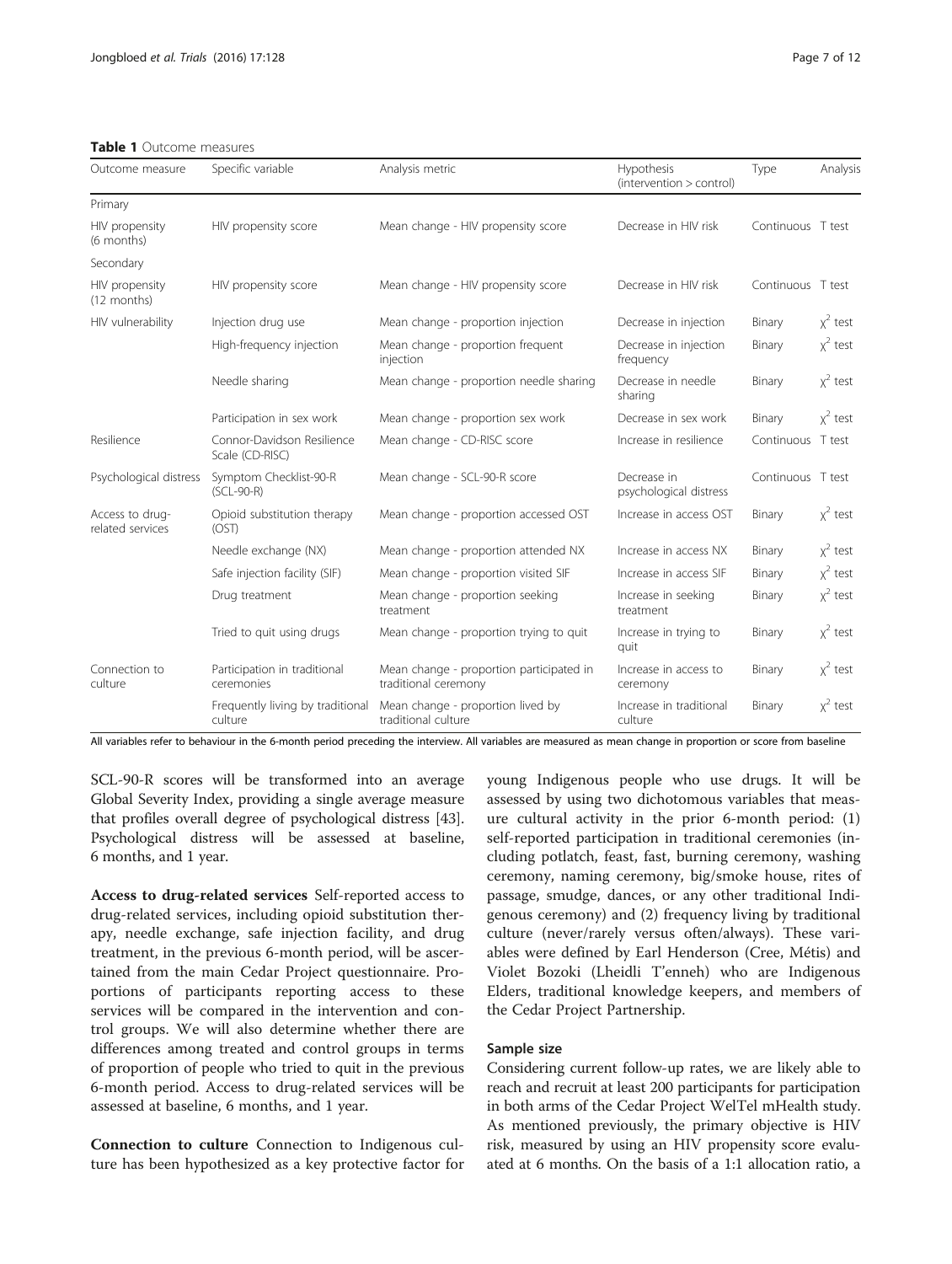significance level of 0.05 (one-sided) and 80 % power, it is estimated that we require 78 participants in each study arm. This computation assumes a standardized mean effect size (using Cohen's d) of 0.40. Assuming attrition rates of approximately 20 %, we intend to over-enroll, resulting in a target of 200 participants overall (100 in each arm). Sample size was calculated by using the pwr package in R, software version 3.2.1.

# Statistical analysis

The analysis and reporting of the results will follow the CONSORT (Consolidated Standards of Reporting Trials) guidelines [\[44](#page-11-0)]. Descriptive statistics of socio-demographic, historical/lifetime trauma, sex- and drug-related HIV vulnerabilities, and health-related variables will be presented to assess comparability of the intervention and control groups. Mean (standard deviation) or median (quartiles) will be used for continuous variables and count (percentage) for categorical variables. Our primary analysis to evaluate the effect of the mHealth intervention on HIV prevention will be by intention to treat (ITT) for primary and secondary outcomes among all randomly assigned participants according to the study group to which they were originally allocated. Student's  $t$  tests and chi-squared tests will be used to determine differences in the mean change in proportions or scores from baseline at 6 months or 1 year between the two study arms. If baseline characteristics are found to be substantially different between the two study arms, we will adjust for these factors by using regression models. In addition, we will conduct a secondary analysis by using a modified ITT approach including only participants who agreed to participate in the intervention making up the intervention group (excluding over-sampled participants who did not receive the intervention). To minimize the risk of bias introduced in our modified ITT analysis, we propose to use complier average causal effect (CACE) analysis [[45](#page-11-0)]. This approach will allow us to retain the initial random assignment by taking into account two subgroups within the group pre-randomized to receive the intervention (those who did and did not actually receive the intervention) and then helping us to identify a similar subgroup of control participants who could have been expected to receive the intervention had it been offered [[45](#page-11-0)]. By comparing expected and observed outcomes in these subgroups, we will obtain a less biased estimate of effect of the intervention [\[45\]](#page-11-0). Missing data will be approached by using multiple imputation. An up-to-date version of R statistical software will be used to conduct all analyses [\[46\]](#page-11-0). All tests will be two-sided; P values of less than 0.10 will be considered significant. We plan to conduct four predetermined exploratory subgroup analyses that may help to tailor the intervention for specific high-need populations, including comparisons by gender, city, injection drug use, and urban versus rural. Statistical methods similar to those described above for whole-group analyses will be conducted for primary and secondary outcomes. All subgroup results will be reported, regardless of significance. Inferences will be hypothesis-generating, given concerns related to multiple comparisons and lower power to detect an effect in subgroups.

# Nested studies

# Study implementation

As this study is the first of its kind in a communitybased setting among young Indigenous people who use drugs, it is critical that the implementation of the intervention be described in detail. Daily mHealth memos prepared by each study site, combined with procedural documents, will inform a description of how a supportive two-way text-message program looks and functions in practice. Descriptive statistics generated from the mHealth baseline questionnaire will provide additional insight into the feasibility of applying this program in similar settings. The survey asks about ownership and use of mobile phones, how often participants text message, and perceived helpfulness or concerns about receiving text messages related to health.

# Types of support requested

Examining the types of support requested by Cedar Project WelTel mHealth participants via text will help to identify current challenges accessing prevention services and support among young Indigenous people who use drugs. A comparative content analysis of text-message interactions captured on the WelTel platform over the study period will be used for this purpose. This descriptive analysis will help inform scale-up of this program, including the human resource requirements for future implementation in similar settings.

#### Participant perceptions

Participant perceptions of the mHealth intervention will be evaluated via the mHealth follow-up questionnaire. All intervention arm participants will be invited to complete an administered questionnaire to assess satisfaction with the care and support they received via the intervention. Evaluation of patient perceptions will include thematic analysis of narrative responses and basic descriptive statistics.

# Ethics

The Cedar Project follows the guidelines provided in the Tri-Council Policy Statement on Ethical Conduct for Research Involving Humans – Chapter Nine: Research involving the First Nations Inuit and Métis Peoples of Canada [[47](#page-11-0)]. In addition, the study will adhere to the principles of Ownership, Control, Access and Possession in relation to research with Indigenous people [\[48\]](#page-11-0). Through the Cedar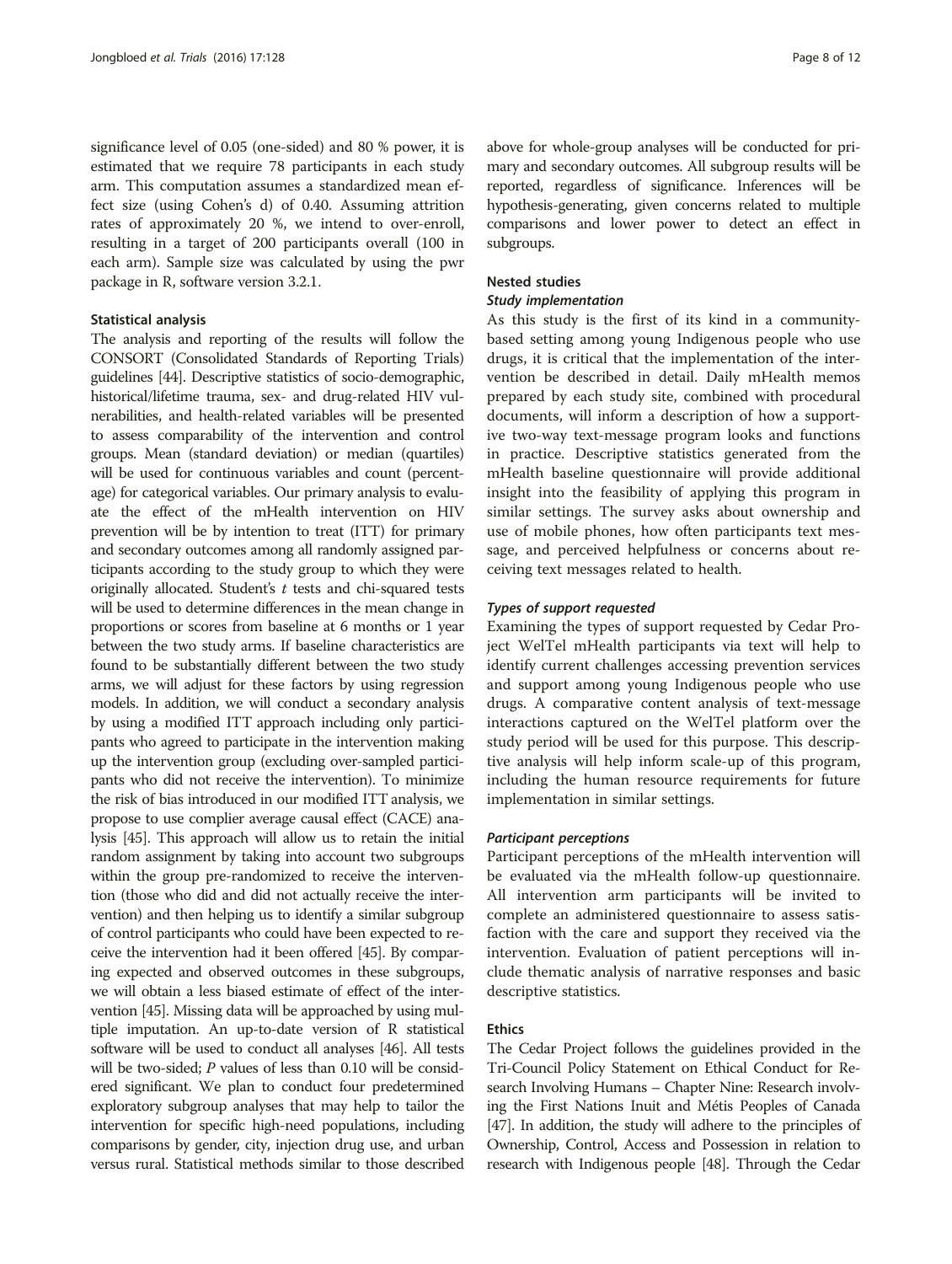Project Partnership, Indigenous collaborators will continue to be involved in the conception, design and interpretation of the results of the Cedar Project WelTel mHealth study. The Cedar Project Partnership will serve as the data and safety monitoring board for this study. They have also approved this manuscript for publication. The Cedar Project WelTel mHealth study has been approved by the University of British Columbia Providence Health Care Research Ethics Board (H13-02718), and we will be accountable to them for approval and monitoring.

All participants have provided informed consent as part of the main Cedar Project cohort study. Participants randomly assigned to receive an invitation to participate in the Cedar Project WelTel mHealth intervention will undergo an additional consent process. After the study participant is invited to participate in the Cedar Project WelTel mHealth study, a trained Cedar Project staff member will describe the study. If the person would like to enroll, the research staff will review the consent form and answer any questions. Participants who give consent are provided with a copy of the study introduction letter and consent form.

#### Harms

Adverse events will be documented in writing and reported to investigators. Study staff at both sites have been trained in recognizing and reporting of adverse events, including those directly attributable to the intervention (e.g., accidental disclosure of illicit drug use) and those resulting from trial participation. Because the study takes place in a community-based (not clinical) setting, staff will make referrals to care where appropriate. Potential harms will be outlined to participants during the informed consent process. All unanticipated risks to human participants or others will be reported to the Cedar Project Partnership and the University of British Columbia/Providence Health Care Research Ethics Board where appropriate.

#### Dissemination

Knowledge translation is a hallmark of the Cedar Project and will be a key component of the Cedar Project WelTel mHealth study. Integrated knowledge translation is planned throughout the study, and updates will be provided to the Cedar Project Partnership at quarterly meetings. Findings will be shared through ceremony with Indigenous partners; peer-reviewed publications and presentations; and consultations with policy makers and service delivery organizations to support uptake of results.

# **Discussion**

Innovative, culturally safe interventions that address the barriers to HIV prevention while supporting the strength of young Indigenous people who use drugs are urgently needed. This study, due to report its findings in 2017,

tests the effectiveness of a two-way supportive textmessage program delivered in a community-based setting to support HIV prevention among young Indigenous people who use drugs. Despite presenting a tremendous opportunity to connect young, highly transient Indigenous people who use drugs to prevention services and support, supportive two-way mHealth programs have yet to be tested for HIV prevention in a community-based setting with young Indigenous people who use drugs [[34](#page-10-0), [49](#page-11-0)–[51\]](#page-11-0).

Other researchers have used two-way supportive messaging interventions to engage people living with HIV in care and to improve adherence [\[34, 36](#page-10-0), [40](#page-11-0), [52, 53](#page-11-0)]. Recent randomized controlled trials in Kenya indicated that introducing mobile-phone technology into HIV case management improved HIV treatment adherence and HIVrelated clinical outcomes, despite high levels of poverty, remote and rural living, transience, stigma, and discrimination [\[34](#page-10-0), [50](#page-11-0), [54](#page-11-0)]. These studies have demonstrated the importance of text-message programs that are both supportive and interactive [\[35](#page-10-0), [55](#page-11-0)–[57\]](#page-11-0), as passive mHealth programs that seek to monitor, remind or educate have had limited success [\[58](#page-11-0)–[60](#page-11-0)]. It is important to note that we have deliberately chosen an open-ended weekly text message to allow participants to set their own priorities around their health and well-being, as well as to avoid possible disclosure of drug use and other sensitive issues.

We have chosen a cohort-embedded Zelen prerandomized controlled trial design [\[61](#page-11-0)–[63\]](#page-11-0). Our ongoing Cedar Project cohort study provides the opportunity to support recruitment into the embedded trial and also allows us to use routinely measured outcomes collected longitudinally among the whole cohort. All participants entering the cohort have consented to providing observational data. Consent to "try" the intervention is being sought only from those who have been pre-randomized to receive the intervention [\[63](#page-11-0)]. Study outcomes among randomly selected participants will be compared with those of the cohort members not randomly selected to receive the intervention. Another advantage of this design is to minimize false hopes, resentment, and contamination among controls had they learned they were not receiving a potentially valued intervention through trial consent and randomization [[61](#page-11-0), [62](#page-11-0)]. In our instance, as it is not possible to completely separate intervention participants from the rest of the cohort, it is likely that some members of the cohort will come to know about the intervention. However, even if control participants have or obtain a phone and cellular plan, full crossover of participants from control to intervention is not possible, owing to the nature of the intervention. As noted above, neither group will be aware of the hypotheses under study. A limitation of this design is that a significant number of participants allocated to the intervention arm may refuse to receive it whereas control subjects do not have this option. Including the former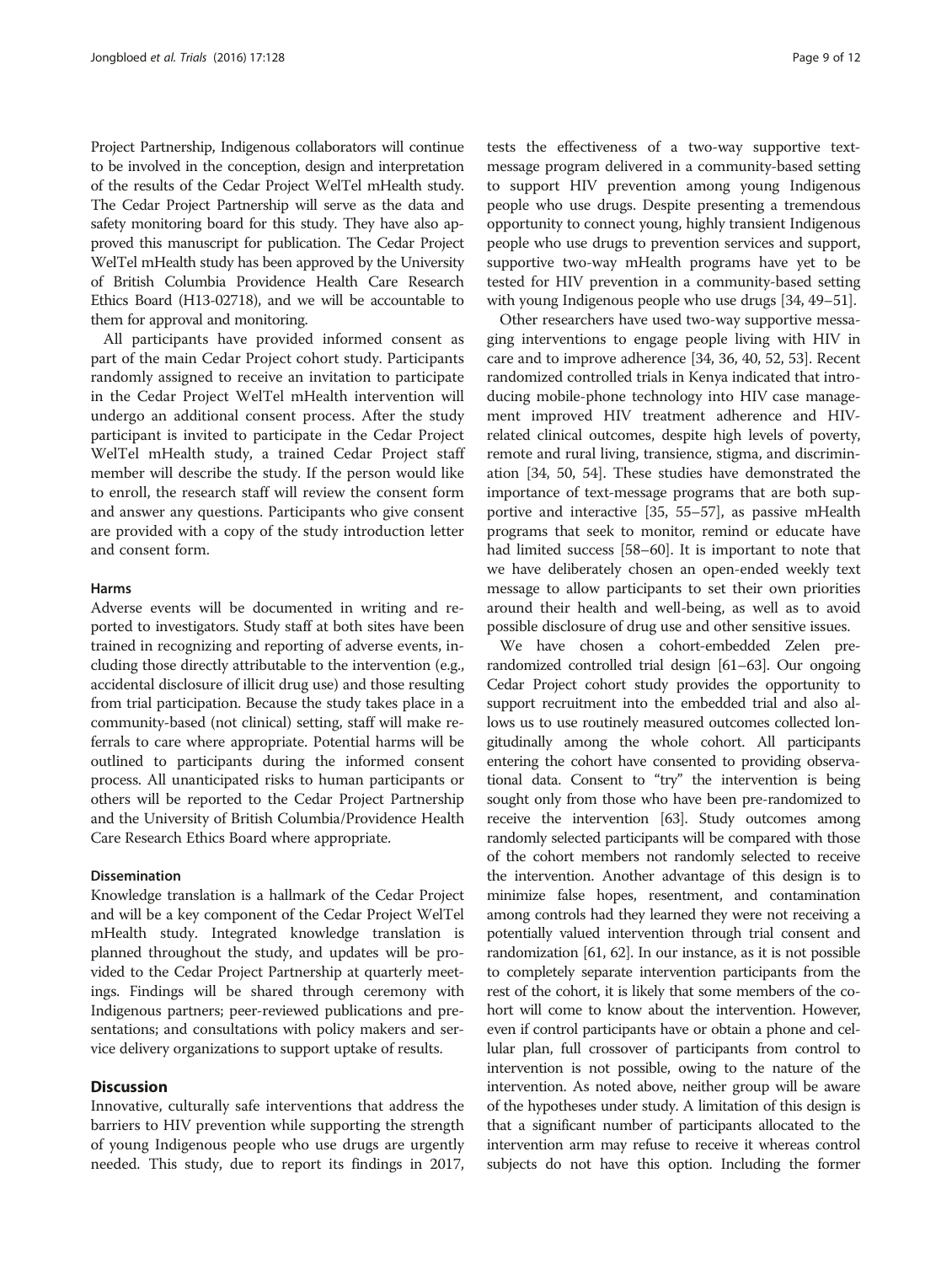group in an ITT analysis may dilute the treatment effect, whereas excluding them could lead to a biased comparison. In our case, we believe that the intervention is likely to be highly valued among invitees and there will be few who refuse. Nevertheless, this will be monitored closely, and as noted earlier, we will also use a modified ITT approach.

A key component of the Cedar Project WelTel mHealth study is relational accountability [[64](#page-11-0)]. We honour our relationships with study participants who have continued to share their stories with us since joining the Cedar Project. Testing this intervention is a way for us to respond to the clear message from Cedar Project participants about the importance of having support to navigate barriers to care and services that they face in their daily lives. An additional component of our relational accountability is through the governing leadership of the Cedar Project Partnership, who work to ensure that this research is relevant to the communities they represent and is conducted in a good way.

#### **Limitations**

Our decision to over-sample in the intervention arm to adjust for refusals to participate or difficulty locating participants may result in a dilution of the effect of the intervention in ITT analysis. As a result, we have proposed a parallel, modified ITT analysis, which may be affected by selection bias. Diversity of HIV risk among participants (non-homogeneity) may also dilute the detected effect of the intervention. Representativeness of the sample is dependent on representativeness of the Cedar Project cohort study sample overall; however, we have made a considerable attempt to ensure that the sample represents the population under study [\[12\]](#page-10-0). As this study involves a package of support that includes mobile phones, two-way text messaging, and support, it is difficult to determine the relative contribution of components of the package to any effect the intervention may have. The qualitative nested studies will help in this regard. Furthermore, we cannot rule out that simultaneous co-interventions could impact our results. As BC's HIV incidence has been stable for several years and many public health initiatives (including needle exchanges and safe injection sites) are already in place, we feel it is unlikely that new transformative co-interventions will take effect over the study period. However, we will monitor potential co-interventions that could impact study outcomes through our main cohort questionnaires, as well as track major policy and programmatic changes in the Province. Blinding in this study is not possible as assessors have strong relationships with participants. In addition, loss to follow-up may be higher in the comparison group than the intervention group. Cedar Project participants are highly transient and often difficult to track down [[41](#page-11-0)]. Having a mobile phone and consistent airtime will likely make it easier to reach participants receiving the

intervention for follow-up visits. Active follow-up with all participants through phone, email, and outreach will help ensure retention and interview appointment attendance. In addition, our measures may not adequately capture complex concepts such as connection to culture and resilience. Finally, the intervention under study is complex and multifaceted. It may be that our proposed outcomes do not adequately capture the impact of the intervention on the lives of participants involved.

# Trial status

Enrollment in the trial has begun but has not yet reached full enrollment.

#### Abbreviations

BC: British Columbia; CD-RISC: Connor-Davidson resilience scale; ITT: Intention to treat; mHealth: Health care delivered via mobile phone; NX: Needle exchange; OST: Opioid substitution therapy; SIF: Safe injection facility; SCL-90-R: Symptom checklist 90-R.

#### Competing interests

RTL is the co-founder and executive director of the WelTel International mHealth Society and has an interest in WelTel, the company that provides the SMS software platform. The other authors declare that they have no competing interests.

#### Authors' contributions

KJ helped to conceive of the study, develop the study design, secure the funding, develop study procedures, initiate study implementation, write the study protocol and is a grant holder. LD helped to conceive of the study, develop the study design and provide input on Indigenous research methods and cultural safety in study protocols and procedures. RTL helped to conceive of the study and develop the study design. PMS helped to conceive of the study, develop the study design, secure the funding, develop study procedures, initiate study implementation and is a grant holder. MTS helped to conceive of the study, develop the study design, secure the funding and is a grant holder. MEP helped to secure the funding and write the study protocol. AJF helped to secure the funding, develop study procedures, initiate study implementation, and write the study protocol. VT helped to develop study procedures, initiate study implementation and provide input on Indigenous research methods and cultural safety in study protocols and procedures. MLVDK helped to write the study protocol and gave input on study design, measures and statistical analyses. SP provided input on Indigenous research methods and cultural safety in study protocols and procedures. The Cedar Project Partnership helped to conceive of the study, develop the study design, secure the funding and provided governance and leadership. All authors contributed critical intellectual input to refinement of the study protocol and approved the final manuscript.

#### Acknowledgements

The authors would like to thank the Cedar Project participants who continue to share their voices with us. We remain grateful to the Cedar Project Partners, including Elders Violet Bozoki (Lheidli T'enneh) and Earl Henderson (Cree, Métis); Prince George Native Friendship Centre; Carrier Sekani Child & Family Services; Splatsin Secwepmc Nation; Adams Lake Indian Band; Neskonlith Indian Band; Positive Living North; Red Road Aboriginal AIDS Network; Canadian Aboriginal AIDS Network; Vancouver Native Health Society; Central Interior Native Health; and All Nations Hope Network, who guide and govern this study. Thanks to the Cedar Project staff (including Vicky Thomas, Amanda Wood, Sharon Springer, Matt Quenneville, Jill Fikowski and Shawna Morrison) for their invaluable contributions. Thank you also to the Oak Tree and WelTel staff who provided mentoring and shared best practices as we initiated the Cedar Project WelTel mHealth study. We would like to acknowledge the support of TELUS for providing mobile phones and subsidized monthly cellular plans and of WelTel for contributing their mHealth patient engagement software.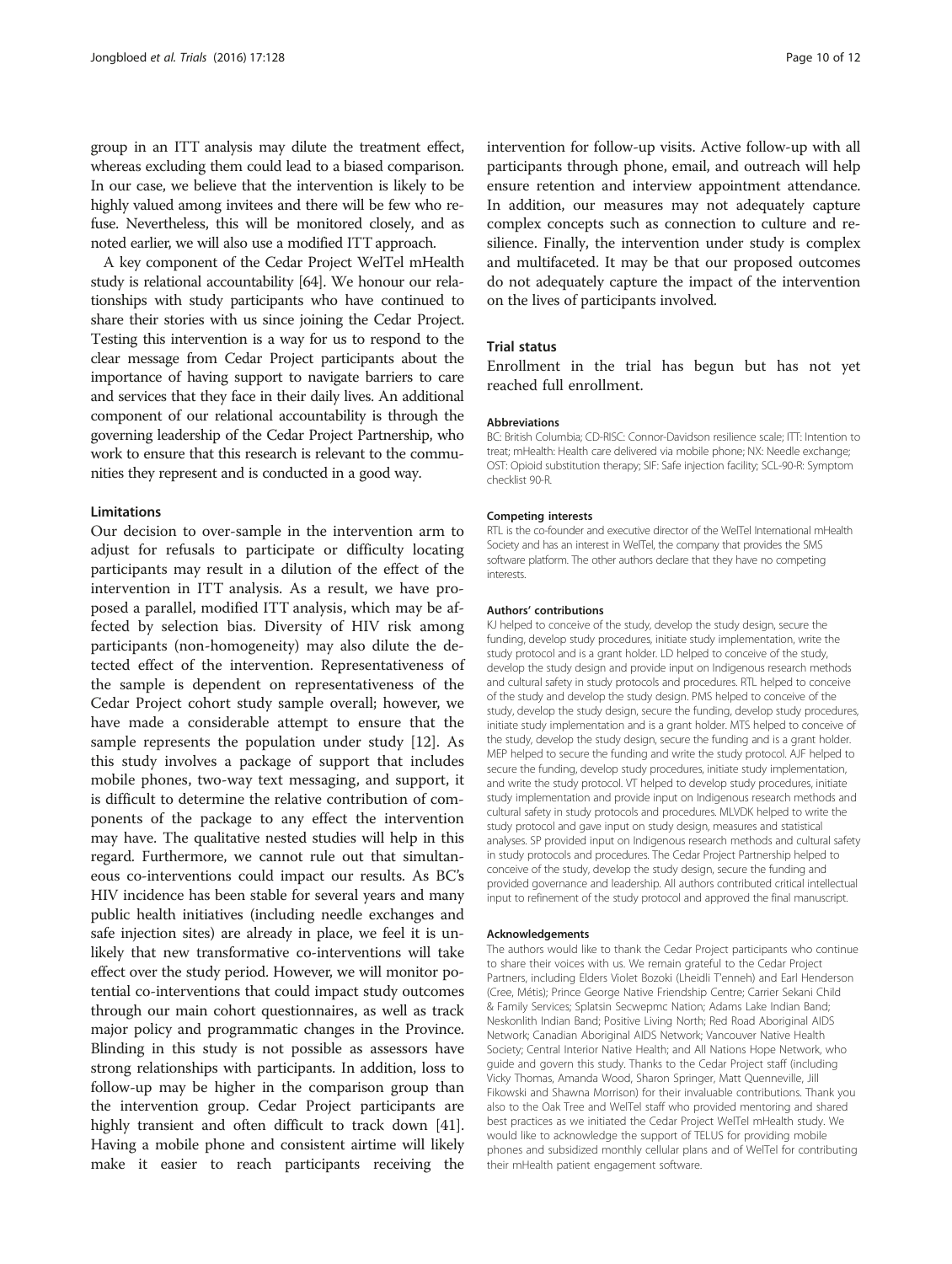#### <span id="page-10-0"></span>Funding

The Cedar Project WelTel mHealth study is supported by a Canadian Institutes for Health Research (CIHR) operating grant (RN 156 278–272441) with additional funding from the St. Paul's Hospital Foundation Enhanced Patient Care Fund. The funding sources had no role in the design of the study and will not have any role in its execution, analyses, interpretation, or decision to submit results. KJ is supported by a CIHR Doctoral Award (May 2013).

#### Author details

<sup>1</sup>School of Population and Public Health, Faculty of Medicine, University of British Columbia, 2206 East Mall, Vancouver, BC V6T 1Z3, Canada. <sup>2</sup>The Cedar Project, Centre for Health Evaluation and Outcome Sciences, St. Paul's Hospital, 588-1081 Burrard Street, Vancouver, BC V6Z 1Y6, Canada. <sup>3</sup>Department of Public Health Sciences, Karolinska Institutet, Tomtebodavägen 18a, Campus Solna, Stockholm 171 77, Sweden. <sup>4</sup>Division of Infectious Diseases, Faculty of Medicine, University of British Columbia, 566-828 West 10th Avenue, Vancouver, BC V5Z 1L8, Canada. <sup>5</sup>Vancouver Native Health Society, 455 Hastings Street E, Vancouver, BC V6A 1P5, Canada. 6 Canadian Aboriginal AIDS Network, 6520 Salish Drive, Vancouver, BC V6N 2C7, Canada. <sup>7</sup>Neglected Global Diseases Initiative, Faculty of Medicine, University of British Columbia, 564-828 West 10th Avenue, Vancouver, BC V5Z 1L8, Canada.

#### Received: 29 July 2015 Accepted: 23 February 2016 Published online: 09 March 2016

#### References

- Simoni JM, Sehgal S, Walters KL. Triangle of risk: urban American Indian women's sexual trauma, injection drug use, and HIV sexual risk behaviors. AIDS Behav. 2004;8:33–45.
- 2. Duncan KC, Reading C, Borwein AM, Murray MC, Palmer A, Michelow W, et al. HIV incidence and prevalence among Aboriginal peoples in Canada. AIDS Behav. 2011;15:214–27.
- 3. Negin J, Aspin C, Gadsden T, Reading C. HIV Among Indigenous peoples: a review of the literature on HIV-related behaviour since the beginning of the epidemic. AIDS Behav. 2015;19:1720–34.
- 4. Christian WM, Spittal PM. The Cedar Project: acknowledging the pain of our children. Lancet. 2008;372:1132–3.
- 5. Chansonneuve D. Addictive behaviours among Aboriginal people in Canada. Ottawa: Aboriginal Healing Foundation; 2007.
- 6. Duran E, Duran B, Brave Heart MY, Yellow H-DS. Healing the American Soul Wound. In: Danieli Y, editor. International Handbook of Multigenerational Legacies of Trauma. New York: Plenum Press; 1998. p. 341–54.
- 7. Brave Heart MY. The historical trauma response among natives and its relationship with substance abuse: a Lakota illustration. J Psychoactive Drugs. 2003;35:7–13.
- 8. Truth & Reconcilliation Commission of Canada. Honouring the Truth, Reconciling for the Future: Summary of the Final Report of the Truth and Reconciliation Commission of Canada. Winnipeg: TRC; 2015.
- 9. Chansonneuve D. Reclaiming connections: understanding residential school trauma among Aboriginal people. Ottawa: Aboriginal Healing Foundation; 2005.
- 10. Blackstock C. First Nations child and family services: restoring peace and harmony in First Nations communities. In: Kufeldt K, McKenzie B, editors. Child welfare: connecting research policy and practice. Waterloo: Wilfred Laurier University Press; 2003. p. 331–43.
- 11. Clarkson AF, Christian WM, Pearce ME, Jongbloed KA, Caron NR, Teegee MP, et al. The Cedar Project: negative health outcomes associated with involvement in the child welfare system among young Indigenous people who use injection and non-injection drugs in two Canadian cities. Can J Public Health. 2015;106:e265–70.
- 12. Spittal PM, Craib KJ, Teegee M, Baylis C, Christian WM, Moniruzzaman A, et al. The Cedar project: prevalence and correlates of HIV infection among young Aboriginal people who use drugs in two Canadian cities. Int J Circumpolar Health. 2007;66:226–40.
- 13. Pearce ME, Christian WM, Patterson K, Norris K, Moniruzzaman A, Craib KJP, et al. The Cedar Project: historical trauma, sexual abuse and HIV risk among young Aboriginal people who use injection and non-injection drugs in two Canadian cities. Soc Sci Med. 2008;66:2185–94.
- 14. Barlow JK. Examining HIV/AIDS among the Aboriginal population in Canada in the post-residential school era. Ottawa: Aboriginal Healing Foundation; 2003.
- 15. Pearce ME, Jongbloed K, Richardson C, Henderson E, Pooyak S, Oviedo-Joekes E, et al. The Cedar Project: resilience in the face of HIV vulnerability within a cohort study involving young Indigenous people who use drugs in three Canadian cities. BMC Public Health. 2015;15: 1095–106.
- 16. Public Health Agency of Canada. Population-Specific HIV/AIDS Status Report: Aboriginal Peoples. Ottawa: PHAC; 2010.
- 17. Public Health Agency of Canada. HIV and AIDS in Canada: Surveillance Report to December 31, 2013. Ottawa: PHAC; 2014.
- 18. Miller CL, Strathdee SA, Spittal PM, Kerr T, Li K, Schechter MT, et al. Elevated rates of HIV infection among young Aboriginal injection drug users in a Canadian setting. Harm Reduct J. 2006;3:9.
- 19. Dell CA, Lyons T. Harm reduction policies and programs for persons of Aboriginal descent. Ottawa: Canadian Centre on Substance Abuse; 2007.
- 20. Canadian Aboriginal AIDS Network. Joining the Circle: An Aboriginal Harm Reduction Model. Vancouver, BC: Canadian Aboriginal AIDS Network; no date.
- 21. Mill J, Edwards N, Jackson R, Austin W, MacLean L, Reintjes F. Accessing health services while living with HIV: intersections of stigma. Can J Nurs Res. 2009;41:168–85.
- 22. Browne AJ, Fiske J-A. First Nations women's encounters with mainstream health care services. West J Nurs Res. 2001;23:126–47.
- 23. Allan B, Smylie J. First Peoples, second class treatment: The role of racism in the health and well-being of Indigenous peoples in Canada. Toronto: The Wellesley Institute; 2015.
- 24. Pinkerton SD. How many HIV infections are prevented by Vancouver Canada's supervised injection facility? Int J Drug Policy. 2011;22:179–83.
- 25. Gowing L, Farrell MF, Bornemann R, Sullivan LE, Ali R. Oral substitution treatment of injecting opioid users for prevention of HIV infection. Cochrane Database Syst Rev. 2011;8:1–116.
- 26. Yang J, Oviedo-Joekes E, Christian KWM, Li K, Louie M, Schechter M, et al. The Cedar Project: Methadone maintenance treatment among young Aboriginal people who use opioids in two Canadian cities. Drug Alcohol Rev. 2011;30:645–51.
- 27. Kerr T, Marsh D, Li K, Montaner J, Wood E. Factors associated with methadone maintenance therapy use among a cohort of polysubstance using injection drug users in Vancouver. Drug Alcohol Depend. 2005;80:329–35.
- 28. Oppal WT. Forsaken: The Report of the Missing Women Commission of Inquiry. Vancouver: Missing Women Commission of Inquiry; 2012.
- 29. Pearce ME, Blair AH, Teegee M, Pan SW, Thomas V, Zhang H, et al. The Cedar Project: historical trauma and vulnerability to sexual assault among young Aboriginal women who use illicit drugs in two Canadian cities. Violence Against Women. 2015;21:313–29.
- 30. Papps E, Ramsden I. Cultural safety in nursing: The New Zealand experience. International J Qual Health Care. 1996;8:491–7.
- 31. Smye V, Browne A. 'Cultural safety' and the analysis of health policy affecting aboriginal people. Nurse Res. 2002;9:42.
- 32. McCormick RM. Healing through interdependence: the role of connecting in First Nations healing practices. Can J Couns. 1997;31:172–84.
- 33. Prentice T, Mill J, Archibald CP, Sommerfeldt S, Worthington C, Jackson R, et al. Aboriginal youth experiences of accessing HIV care and treatment. J HIV AIDS Soc Ser. 2011;10:395–413.
- 34. Lester RT, Ritvo P, Mills EJ, Kariri A, Karanja S, Chung MH, et al. Effects of a mobile phone short message service on antiretroviral treatment adherence in Kenya (WelTel Kenya1): a randomised trial. Lancet. 2010;376:1838–45.
- 35. Mbuagbaw L, van der Kop ML, Lester RT, Thirumurthy H, Pop-Eleches C, Ye C, et al. Mobile phone text messages for improving adherence to antiretroviral therapy (ART): an individual patient data meta-analysis of randomised trials. BMJ Open. 2013;3, e003950.
- 36. Ingersoll K, Dillingham R, Reynolds G, Hettema J, Freeman J, Hosseinbor S, et al. Development of a personalized bidirectional text messaging tool for HIV adherence assessment and intervention among substance abusers. J Subst Abuse Treat. 2014;46:66–73.
- 37. Reback C. Using text messaging to reduce methamphetamine use and sexual risk behaviors and increase ART adherence among men who have sex with men. J Mob Technol Med. 2014;3:8.
- 38. Montoya JL, Georges S, Poquette A, Depp CA, Atkinson JH, Moore DJ. Refining a personalized mHealth intervention to promote medication adherence among HIV+ methamphetamine users. AIDS Care. 2014;26:1477–81.
- 39. Catalani C, Philbrick W, Fraser H, Mechael P, Israelski DM. mHealth for HIV treatment & prevention: a systematic review of the literature. Open AIDS J. 2013;7:17.